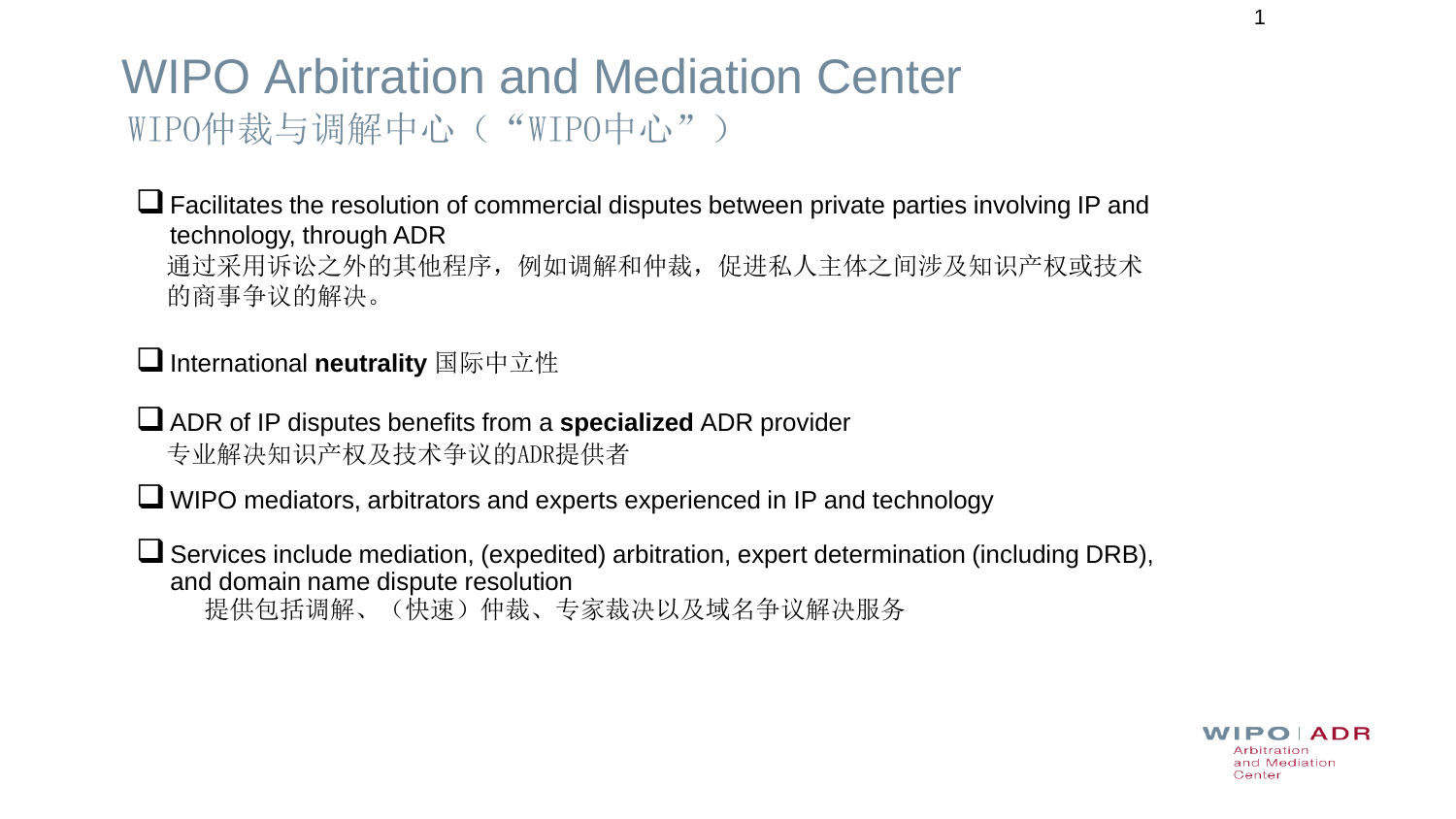## WIPO ADR Caseload



**1% Oceania**

**LAC**

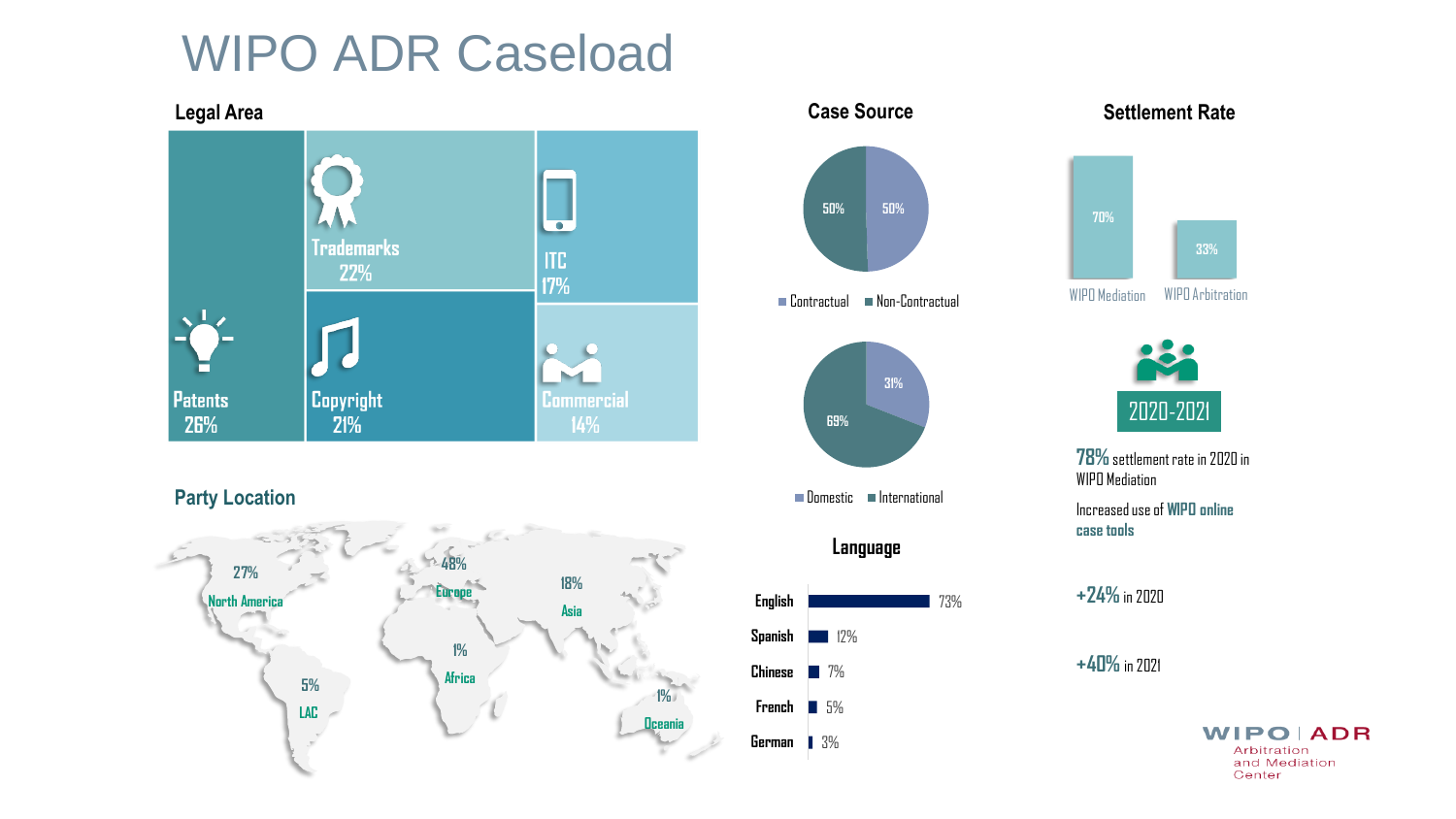### Mediation and Arbitration for Intellectual Property and Technology Disputes in China 在中国采用WIPO调解和仲裁解决知识产权和技术争议

❑Collaboration between the Supreme People's Court of China (SPC) and WIPO was established in 2017 (MoU Shanghai High People's Court (SHHPC) was concluded in October 202: Parties can now refer to WIPO Mediation their international IP disputes pending before the SHHPC, Shanghai IP Court, Shanghai Pudong Primary People's Court, Shanghai Putuo Primary People's Court, Shanghai Xuhui Primary People's Court and Shanghai Yangpu Primary People's Court)

❑Accreditation by the Ministry of Justice of China to provide mediation and arbitration services for international IP disputes in China 中国司法部准予在中国境内开展涉外知识产权争议案件的仲裁与调解业务。

3

 $IPO$   $ADR$ Arbitration and Mediation Center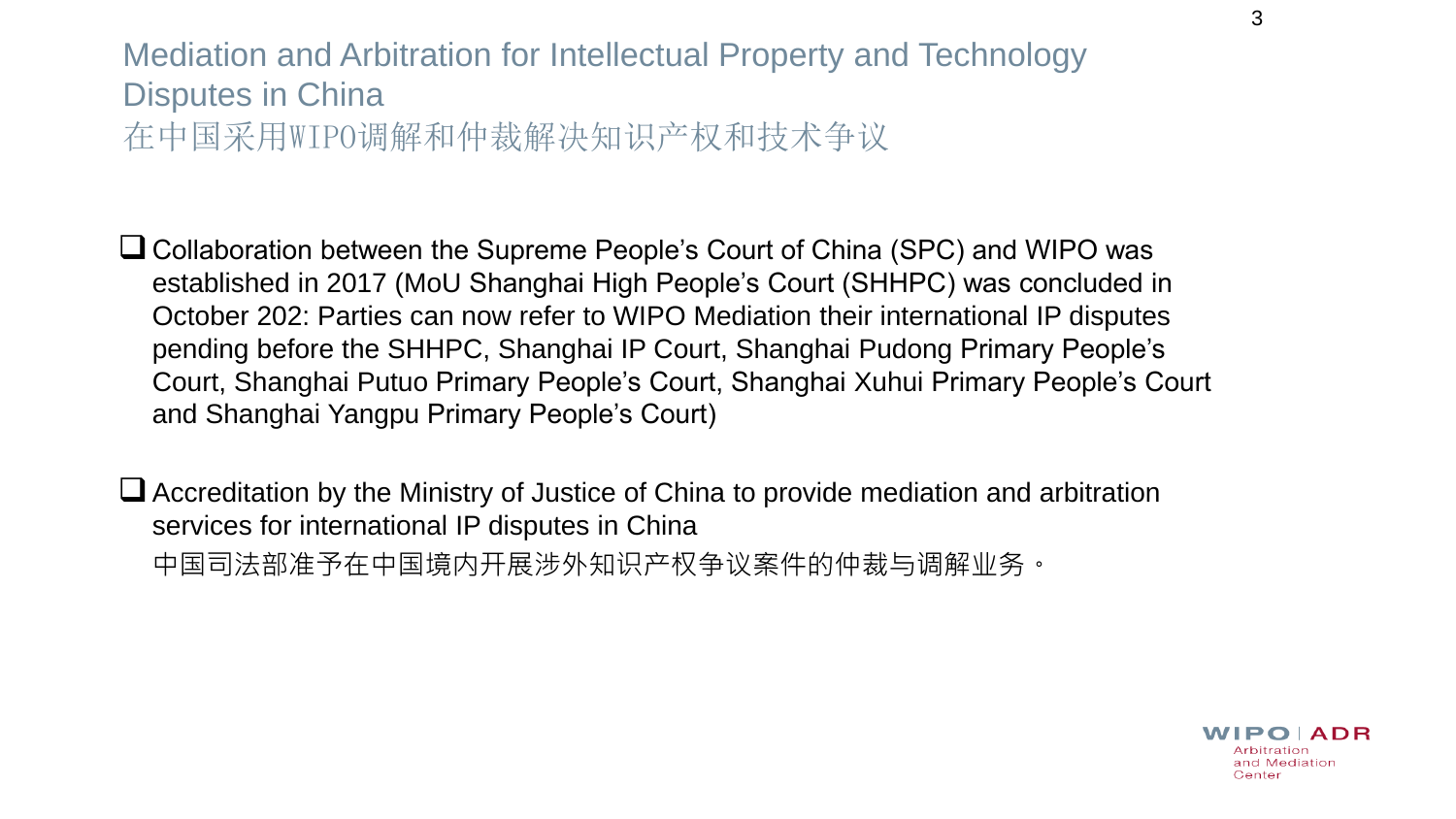## 2021 WIPO Arbitration Rules – Updates 2021版《WIPO仲裁规则》中的更新内容

Expressly permit, and foresee as default option, the electronic filing of new WIPO ADR cases, as well as the electronic submission of any case communication 明确认可(且作为默认选项)通过电子方式进行WIPO ADR案件的立案和案件沟通

Remote WIPO arbitration hearings are expressly permitted and encouraged by the updated Rules

明确允许并鼓励当事人开展远程调解和仲裁会议

Introduce certain disclosure requirements concerning the identity of third-party funders, at an early stage of the proceedings

规定了当事人在程序早期阶段对第三方资助者信息的披露要求

25% reduction on the WIPO Center's fees that applies if one or both parties to a dispute is a small and medium-sized enterprise (SME). 若争议的一方或双方当事人为中小型企业,则可就WIPO中心的费用享有25%的折扣

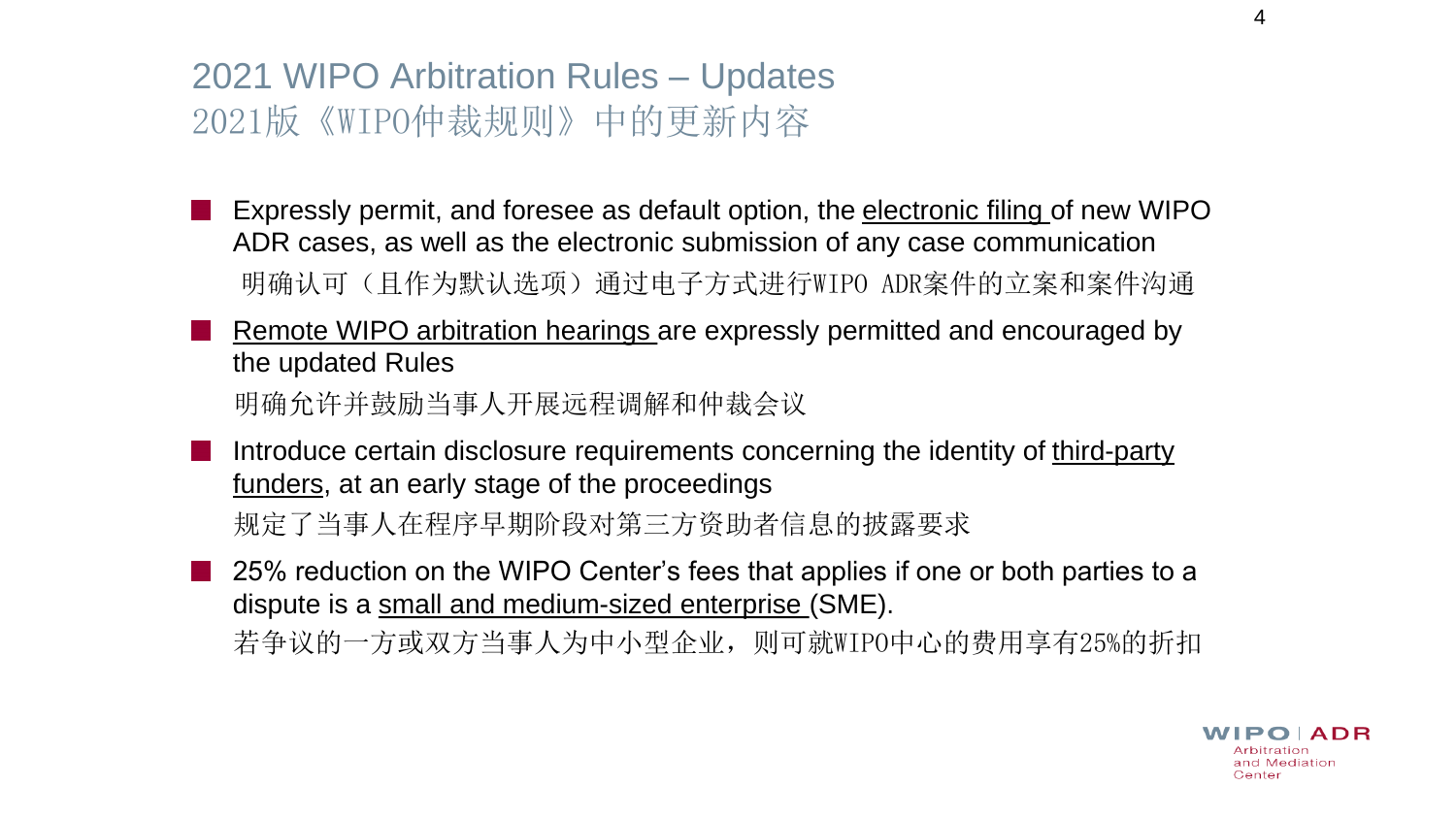

Home > IP Services > Alternative Dispute Resolution

#### **WIPO Checklist for the Online Conduct of Mediation** and Arbitration Proceedings

#### **Preliminary Considerations**

#### 1) Do the WIPO Mediation, Arbitration and Expedited Arbitration Rules (WIPO Rules) address the online conduct of proceedings?

Yes, the WIPO Rules allow parties, mediators and arbitrators to conduct proceedings online as appropriate (Article 10 WIPO Mediation Rules, Article 37(a) WIPO Arbitration Rules, Article 31 (a) WIPO Expedited Arbitration Rules). In addition, mediators and arbitrators have the duty to ensure that proceedings take place with due expedition (Article 11 WIPO Mediation Rules, Article 37(c) WIPO Arbitration Rules, Article 31(c) WIPO Expedited Arbitration Rules). In the WIPO Center's case experience, this has included the online conduct of mediation meetings and arbitration hearings.

Pursuant to Article 40 WIPO Arbitration Rules/Art. 34 WIPO Expedited Arbitration Rules, the preparatory conference can be held in any format; in practice, it normally is conducted via telephone, videoconference, or increasingly using online tools.

#### 2) Is it possible to conduct WIPO Mediation and Arbitration proceedings in a hybrid format?

Yes, the WIPO Center has administered some proceedings where some parties, mediators, or arbitrators participated in meetings or hearings in-person while others joined through online tools.

#### **Choice of Online Platform**

#### 3) Are parties, mediators and arbitrators in WIPO proceedings free to choose the online platform they wish to use for their proceedings?

Yes, parties, mediators and arbitrators are free to agree on the online platform(s) they wish to use. In WIPO mediations and arbitrations, this has included the use of WebEx, Zoom, Teams, Bluejeans, WhatsApp, and Skype for Business.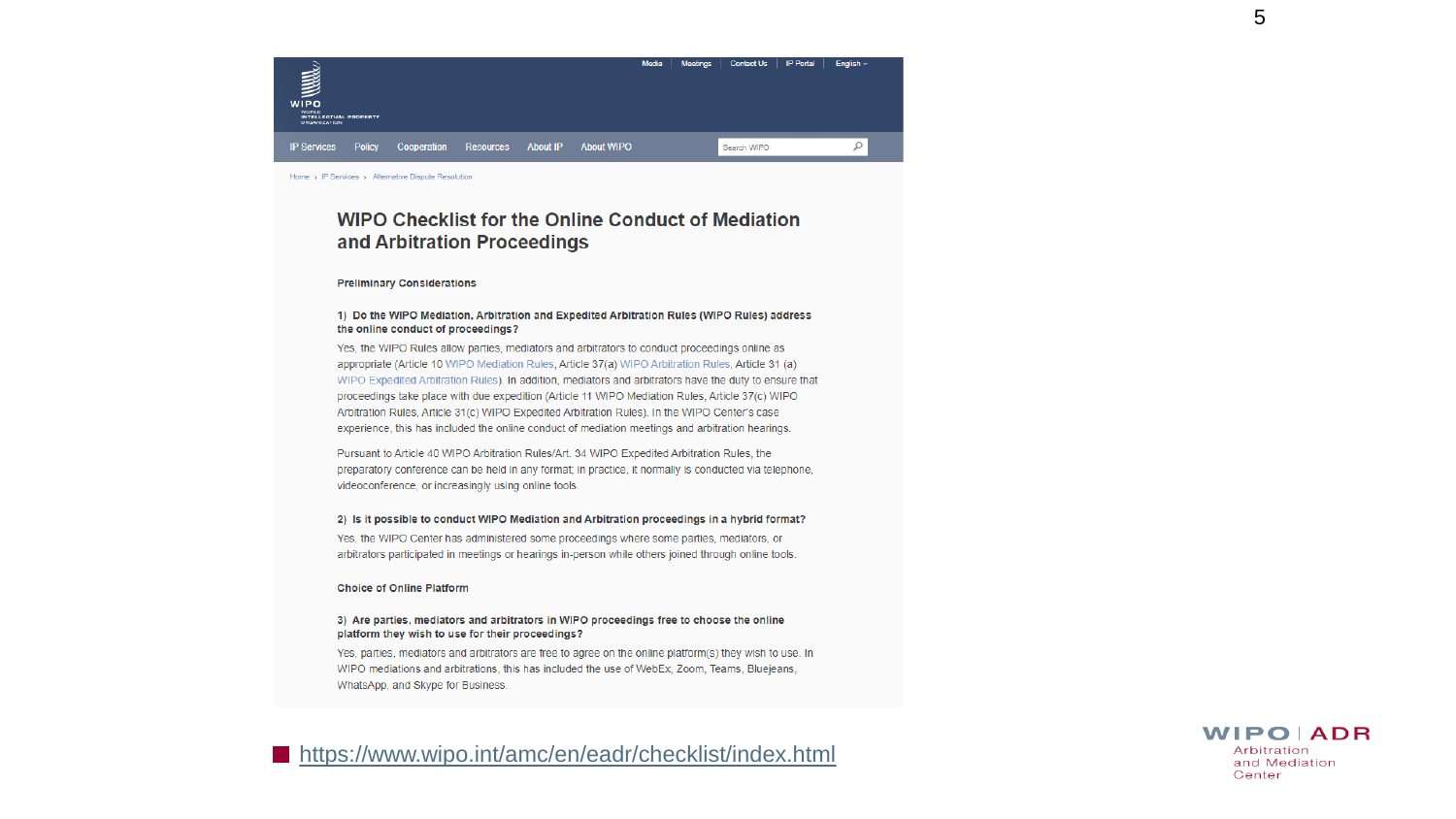# WIPO ADR Services for Life Sciences



**WIPO ADR** Arbitration and Mediation Center